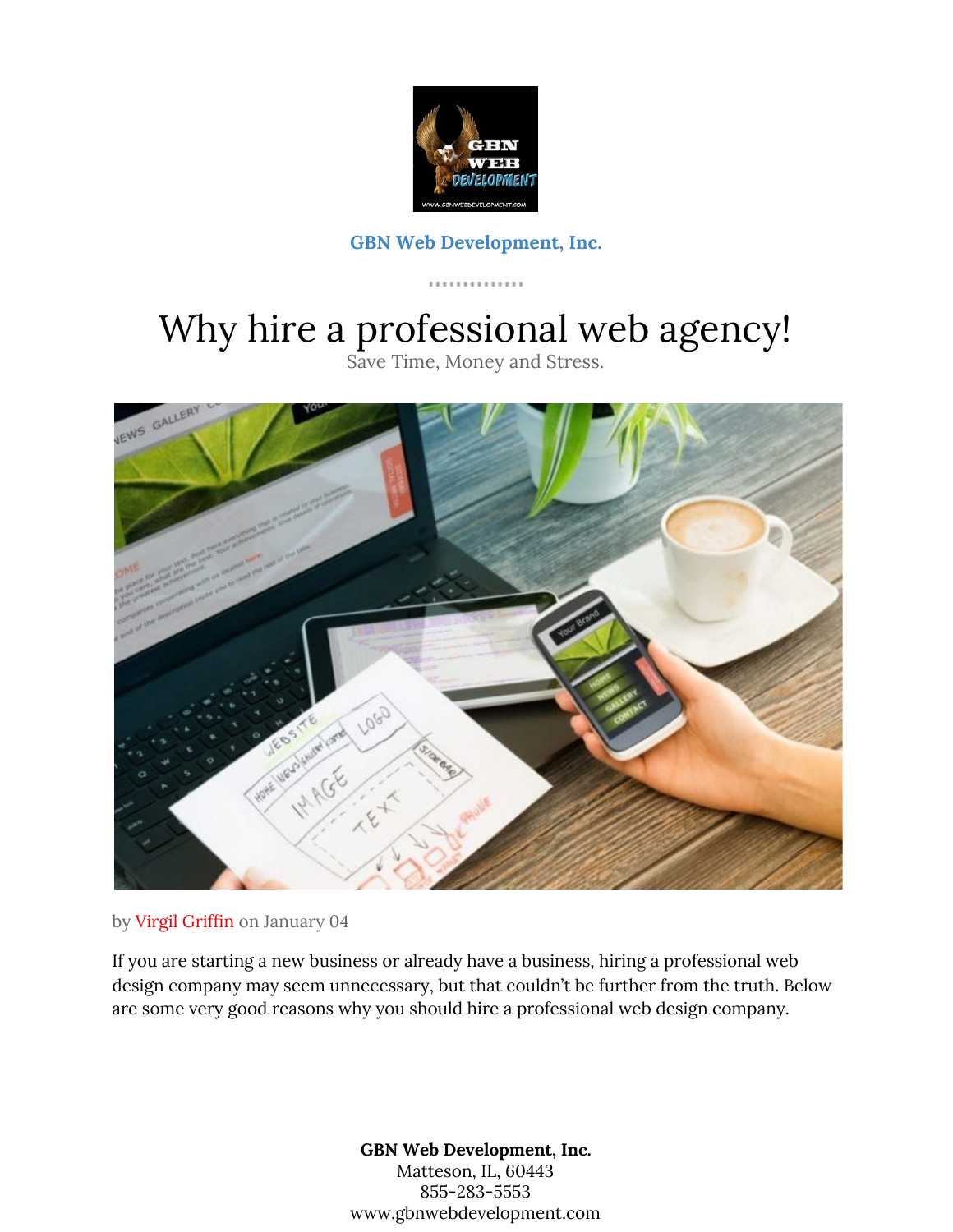#### **It Will Save You Time**

Even if you know a little bit, you probably don't know enough to build a solid, optimized website.

That means you'll have to spend a lot of extra time trying to figure it out, which could take a long time and could still make you end up with a less than professional looking website in the end. If your goal was to save some money by doing the work yourself, you won't really be saving much of anything.

Think of it this way.

**Every minute you're working on your website takes a minute away from what you really should be working on — developing the rest of your business.**

All the other important jobs will get pushed to the side as you work the website, and that could set you back.

Also, spending the money to get a professional web design company to create your website can get you more money back than you get on your own. Because you aren't sure exactly how to make a website, you may not make a very good one.

A web design company will make you a competitive website that will make you more money in the long run.

### **It Will Cost You Less Money**

Yes, you read correctly! Cost savings are a big part of hiring a professional web design agency. Here is how it works: You try on your own, and you really give it your all. But after about 200 hours\* you give up. Instead, you ask your neighbor's kid to help. And after a few days (or weeks) he gives up. You go on Craigslist and hire a "professional." Most likely they will just take your money. So here you are, a few months and a few thousand dollars (\*yes, your time costs money!) with really nothing to show for it.

Professional web design can *costs a few [thousand](https://gbnwebdevelopment.com/web-plans/) dollars*, or even more, depending on your project scope. But after about 2 months a professional web design agency completed your project, which means you start earning money and not paying it out. Isn't that what you wanted in the first place?

#### **You Will Make More Money**

The website will look better, so your clients will get a good first impression and trust the company behind the page. That means you'll gather more customers who are willing to do business with you. Your website will also rank higher in the search engines, which will let

> **GBN Web Development, Inc.** Matteson, IL, 60443 855-283-5553 www.gbnwebdevelopment.com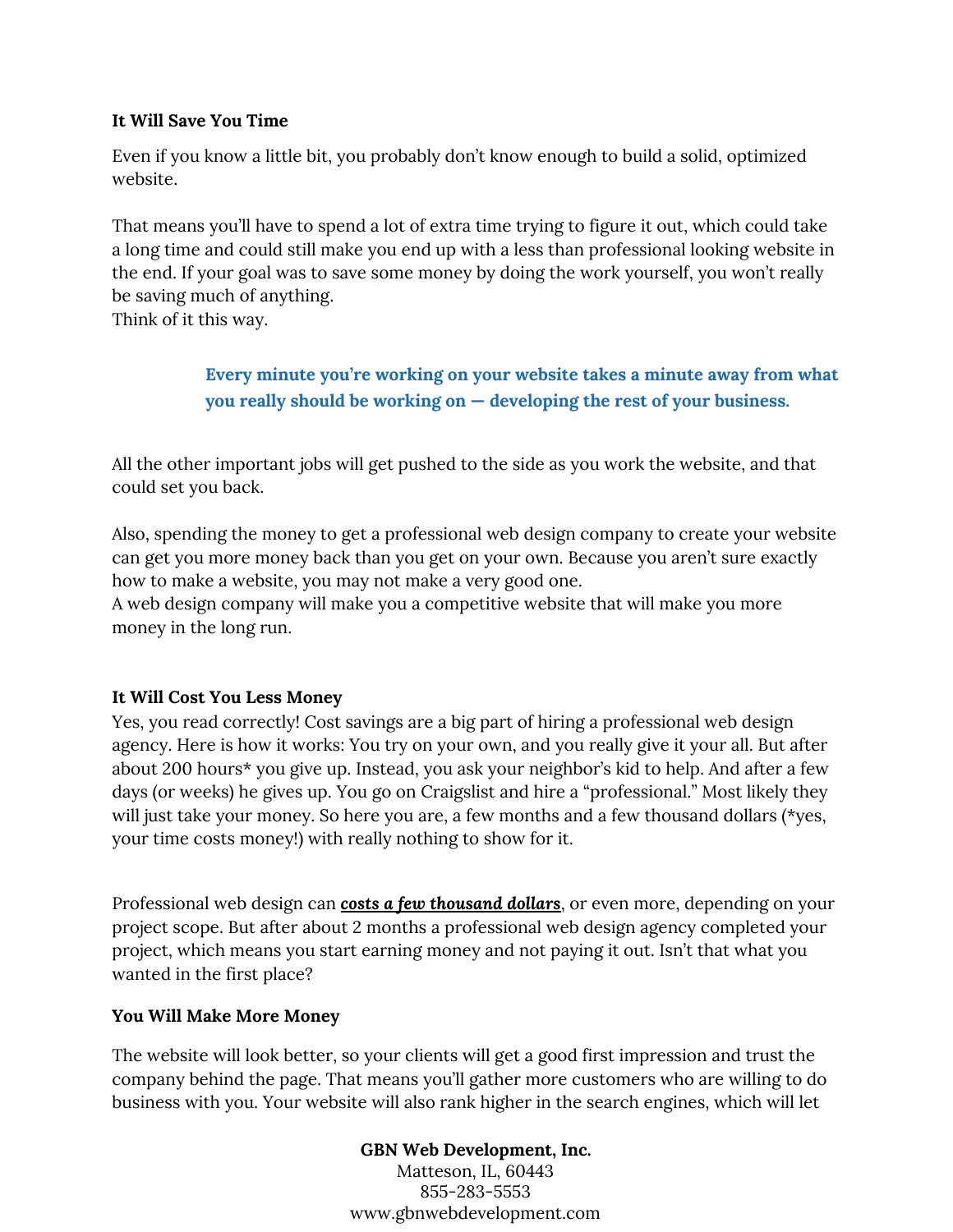even more people find you. These are things you won't get if you make your website yourself.

## **I Don't Have the Budget to Hire a Professional Web Design Company**

Not true – You may not want to admit it, but you just don't want to have a budget to hire a professional web design company. A lot of professional web design companies will offer lower budget solutions. Websites can also be designed so you can build onto them as needed. Most reputable web design companies understand this. The most important fact to consider is that a professionally designed website adds credibility to your company's image and generates sales. There's only one way to be available 24/7, and that's via your website.

# **It's More Affordable Than You Think…**

Don't look at your website as a cost. It's an investment that can make you a lot of money when done right. But the investment probably isn't as costly as you think. These days, CMS systems and plugins have brought the cost of hiring a professional web design company way down, but the ROI has been ever increasing as these sites provide more amazing capabilities.

# **A Website Represents Your Company Online**

If for example, your law office decided to advertise on television, would you film, direct, produce and edit your own television commercial? Most of us would not; we would hire a specialized company to give us a professional commercial that heightens our company's image and generates sales. Your website acts as your online company image. It acts as a direct representation of you and your business 24 hours a day, 7 days a week. If your website does not look professional then your company as a whole does not look professional. If your website doesn't have the professional image you need, you are losing business. Do what you do best. Just as you specialize in your company's products and services, a professional web design company specializes in creating a website that improves your company's image which in turn will generate more sales.

### **Getting Ahead of the Competition**

Getting ahead of your competitors on the internet is just as hard as it is in the physical world. If your competitors have a web presence before you do, they are already a step ahead of you. But, if you launch a new website that is more effective than theirs, you will have the edge. Not only does a well-built website give a good first impression, but it also will give your customers a reason to trust your business over that of your competitors.

### **Professionalism**

When you hire a professional web design company, not only do they know how to give you a good company image, but also how to give you the image that's right for your business and industry. A professional web design company knows the ins and outs of marketing as well as creativity. A good and effective website must not only be pleasant on the eye but also be easy to navigate, user-friendly, download fast, be optimized for search engines and work properly in all the major browsers. Remember, if your website does not look professional then your company as a whole does not look professional.

# **GBN Web Development, Inc.**

Matteson, IL, 60443 855-283-5553 www.gbnwebdevelopment.com